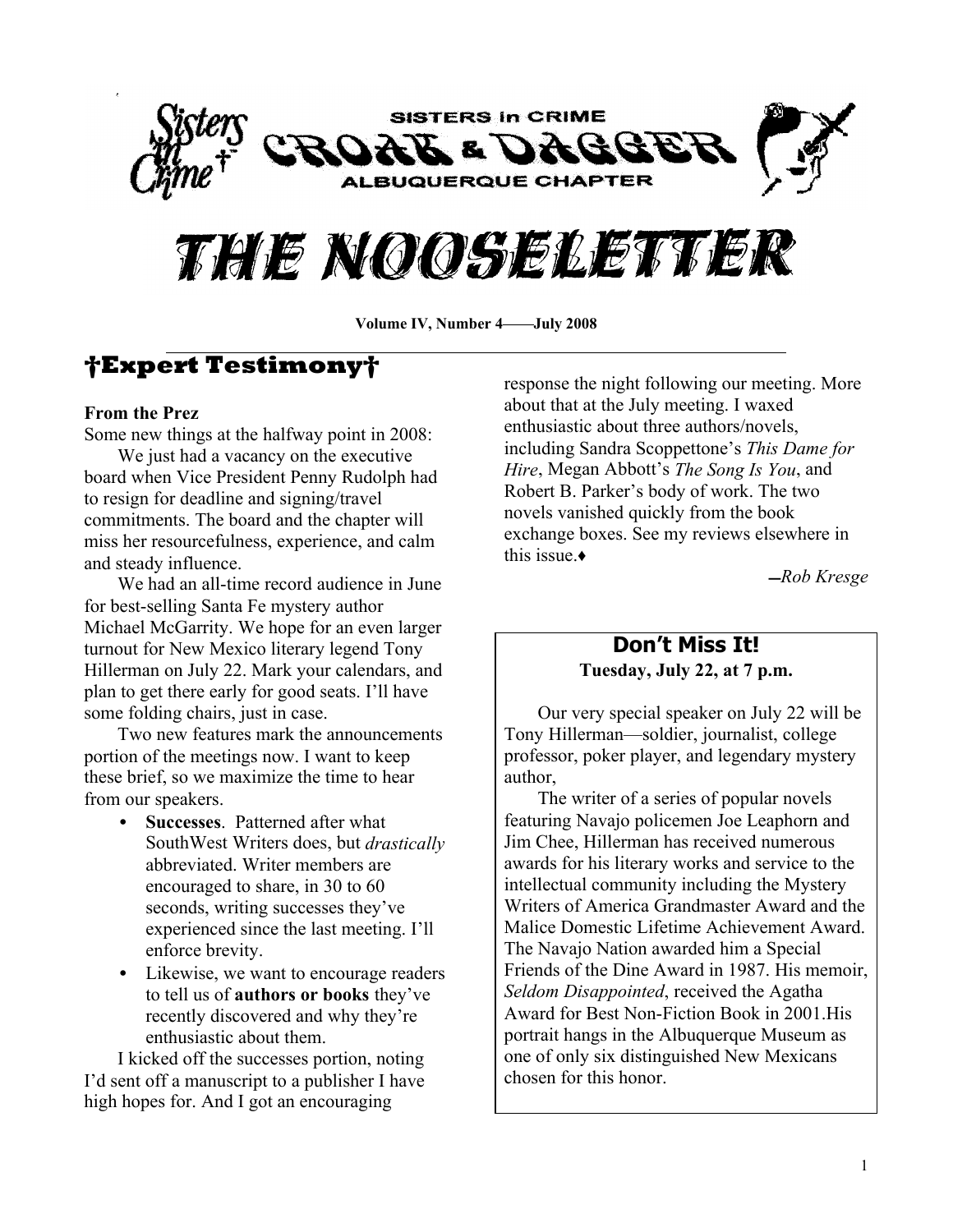The Albuquerque Croak & Dagger chapter of Sisters in Crime welcomes mystery fans, readers, and writers who want to enjoy felonious fun, absolutely criminal companionship and sensational speakers.

June's speaker will be Tony Hillerman. Here is an except from the New York Times review of his memoir, *Seldom Disappointed*:

**W**Blessed are those who expect little,' his mama used to say. "They are seldom disappointed." She taught him to seek adventure, never to whine and never to be afraid. His father... taught him never to envy and never to bear a grudge. To judge by this memoir, Hillerman did pretty well in all of the above....

In 1970, when he was already past 40, Tony Hillerman published the first of his famously successful series of Navajo crime novels, sleuthing done courtesy of tribal police officers Jim Chee and Joe Leaphorn. Learning en passant, much as readers of Patrick O'Brian learn about the British Navy by following Aubrey and Maturin, legions of Chee and Leaphorn fans became conversant with the Navajo nation and the spectacular mesas and canyons of Navajo country. They learned that traditional Navajos have a deep feeling for the beauty and harmony of the universe...

Hillerman's really bad characters come from off the reservation: paleface drug smugglers, land developers, crooked anthropologists. For Hillerman, moreover, Navajo religion, with its creation myths, gods and spirits like Monster Slayer and Born of Water, is as significant as anything from ancient Greece, and, it would appear, every bit as rich in suggestion as the doings of that dysfunctional family on Mount Olympus...

An appendix lists the dozens of books he's written or edited, with some notes about the origins of this quirk of plot or that actual  $c$ rime...A writer, he says, is like "the bag lady pushing her stolen shopping cart through life collecting throwaway stuff, which, who knows, might be useful some way someday."

**Check Out the Croak & Dagger Website for all your Croak & Dagger information needs.** www.croak-and-dagger.com

- Upcoming Programs
- 2008 Meeting Schedule
- Membership Form
- Speakers Bureau
- Links to Mystery Websites & Websites for Your Favorite Croak & Dagger Authors
- *The Nooseletter* Archive

Sisters in Crime was founded in 1986. **The purpose of Sisters in Crime shall be** "to combat discrimination against women in they mystery field, educate publishers and the general public as to the inequities in the treatment of female authors, raise the level of awareness of their contribution to the field, and promote the professional advancement of women who write mysteries."

### *The Lineup*

 $Rob$  Kresge  $-$  President  $$ *rkresge777@comcast.net*

Vice President  $-$  Penny Rudolph  $$ *penny3938@comcast.net*

Secretary/Treasurer  $-$  Cheri Stow  $$ *cheri3j@yahoo.com*

 $Programs/Publicity - Ruth Jimenez$ *rcbrojim@yahoo.com*

Membership - Jonathan Sacks *jsacks@pobox.com*

Website Technical Support Manager – Sarah Schwartz ± *schwartzse@comcast.net*

*Nooseletter* Editor - Linda Triegel *ljt23@earthlink.net*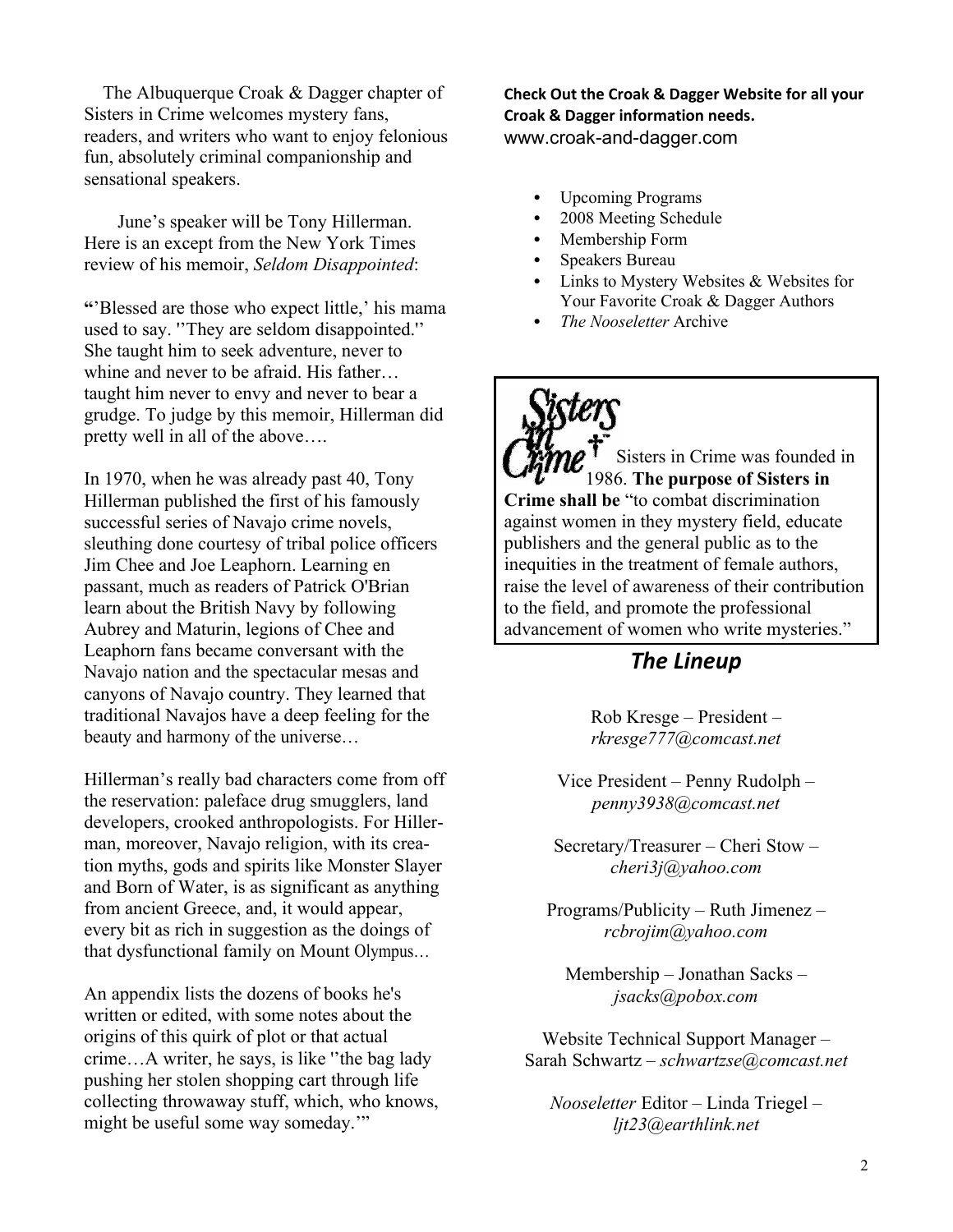# **HELP WANTED**

The Croak & Dagger chapter works because of the efforts of dedicated volunteers. The four primary board members are elected to one-year terms by the members of C&D at the November meeting or by email before election night. The whole board—elected officers and appointed volunteers—takes office at the December meeting. Per our by-laws, the four elected officers—President, Vice President, Secretary, and Treasurer-also have to be or become members of the National Sisters in Crime, although they do not have to be members of either the chapter or National SinC in order to run for office. None of the officers have to be published or aspiring authors. The officers and committee chairs serve on the executive board, which meets every other month.

Some of the following positions will be opening up for 2009. Contact Rob Kresge or any current board member if you're interested in running for any of the following:

### **President:**

The President has two major functions-to preside over the monthly general meetings, at which he or she makes announcements, introduces the speaker, and leads the questionand-answer session. The president also sets the agenda and chairs the meetings of the chapter board, now held every two months at homes of the board members, by rotation. The president also interacts with National SinC through online messages and blogs and writes a column for each issue of the *Nooseletter*. And the President represents the chapter in meetings with National twice a year if he or she can and other functions in New Mexico or elsewhere.

### **Vice President:**

Since the President may not be able to attend every monthly general meeting or the six board meetings, the Vice President's main responsibility is to fill in for the President as needed. Beyond that, the Vice President may be asked to work on some special projects as they

arise or represent our chapter at functions in New Mexico or elsewhere.

### **Secretary:**

The Secretary maintains a mailing list of all current board members. The Secretary also takes notes at monthly board meetings, distributes the minutes to board members for approval within a reasonable time (before the

next board meeting), then types them up for publication in the *Nooseletter*. The Secretary sends out notices of board meetings when needed



and directions, prepares and distributes a board meeting agenda when directed by the president, and keeps members on track as to what matters have been decided.

### **Treasurer:**

The Treasurer picks up chapter mail at the post office, logs all new members and renewing members into an Excel program, deposits checks & cash into the chapter bank account, emails new member information to the Membership chair, attends board meetings and reports finances at meetings, writes checks for expenses, presents expenditures to the board, and completes yearly tax info with IRS

### **Program/Publicity Chair:**

Responsible for 1) all aspects of arranging speakers for monthly chapter meetings and other chapter events and 2) promotion and public relations related to speakers and chapter events. This includes coordinating with others to develop speaker/event ideas, contacting potential speakers and making all necessary arrangements for their presentation. Issues promotional materials, specifically press releases, to the media and to the Membership Chair, Webmaster, and Newsletter Chair regarding upcoming chapter events. Provides background information to President for introduction of the speaker at the meeting or assumes this duty if necessary. Purchases engraved bookmarks for presentation gifts to speakers.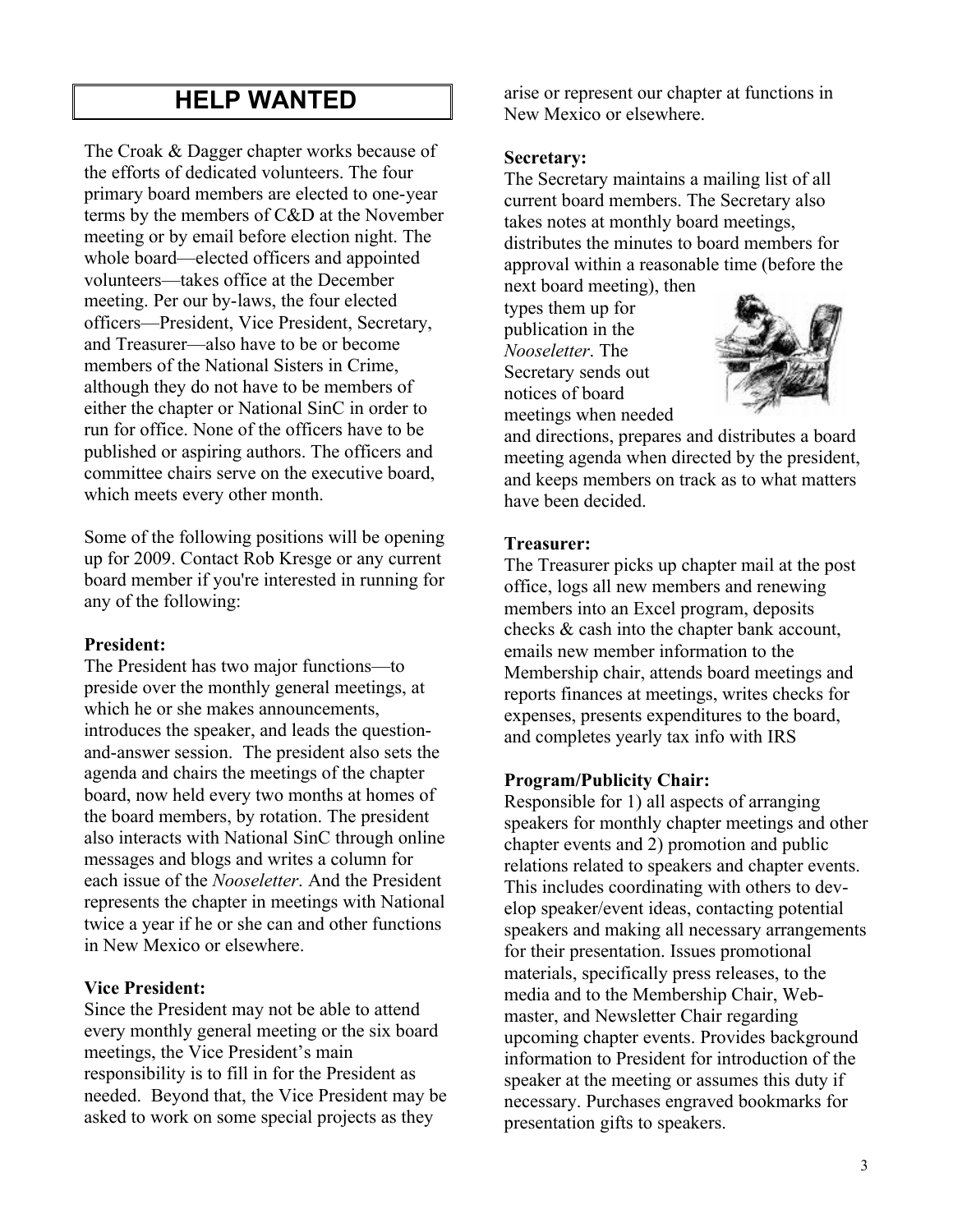### **Membership Chair:**

Keeps an updated official list of current members and friends. Emails dues reminders to members whose anniversary date falls in the current month. Keeps in sync with Treasurer regarding members' payment of dues and from Program Chair receives program descriptions to email to all members and friends. Coordinates with *Nooseletter* editor to email copies of the bimonthly *Nooseletter* to members. The email tool you use is associated with the Croak & Dagger web site. All of the administrative and email communication structure for the above tasks are already set up and running.

#### *Nooseletter* **Editor:**

Keeps *Nooseletter* format in chosen computer program. Collects news items, reviews, and other editorial material from members and any other available sources. Coordinates with the President and other committee chairs. Prepares the *Nooseletter* for bimonthly distribution before the middle of the month preceding the date of the issue (January, March, May, July, September, and November), including editing, formatting into columns, inserting graphics, etc. Coordinates with Membership chair to distribute finished *Nooseletter* via email.

## *May Mayhem in the Midlands*

It was a cold, rainy day in May when over 150 people gathered in Omaha, Nebraska, to discuss murder, mayhem, and mystery.

The 9th annual Mayhem in the Midlands Mystery Conference included 42 authors, 4 forensic experts, and 2½ days of panels, talk, books, and food. The mystery dinner theater, a high point of the conference, was almost as much of a mystery for the performers as for the audience. Mystery writers and readers are not passive and don't always follow the script you give them. Below are some of the highlights of the sessions.

There was a full day of panels with the forensic experts on crime lab/crime scene issues, technology, and real cases. They also pointed out that for many people today text messaging is a way of life and can play a role in both the crime and evidence. They talked about statement analysis, a technique they got from the FBI that helps them identify suspects; it relates to how the person describes their relationship with the victim.

One panel discussed problems with cross-genre fiction. Several authors suggested it is more of a publisher than a reader problem. "We do mystery, not science fiction" or "We do science fiction, not mystery." Fortunately, there are publishers who will do cross-genre, but they are rare.

Several writers had interesting promotional ideas from the trenches. There was the usual about the importance of websites, newsletters, and blogs, but don't overdo it. "I may want to hear about a writer, but not daily or weekly, maybe not even monthly." The Minnesota Crime Wave interviews authors for the local PBS station and then provides the video as a webcast (URL). One author said he did a lot of talks to non-book groups and clubs since they are frequently looking for programs. Another author does book signings are libraries instead of bookstores.

Another interesting panel was "Masters of Mystery: Great Mysteries Past and Present." It was less an analysis and more of a brainstorming session of everyone's favorite mystery (or cross-genre) writers and their best work. Everybody, including the panel, left with a long list of new authors to go find. The bookstores in the break room did a booming business after this panel, but they seemed fairly busy throughout the conference. One of them, Rue Morgue Press, seems to fill a unique role. They are reprinting favorites from between the turn of the century and the 1960s. They welcome suggestions for possible reprints. I hope they had somebody at the brainstorming session.  $\bullet$ 

*²reported by Olin Bray*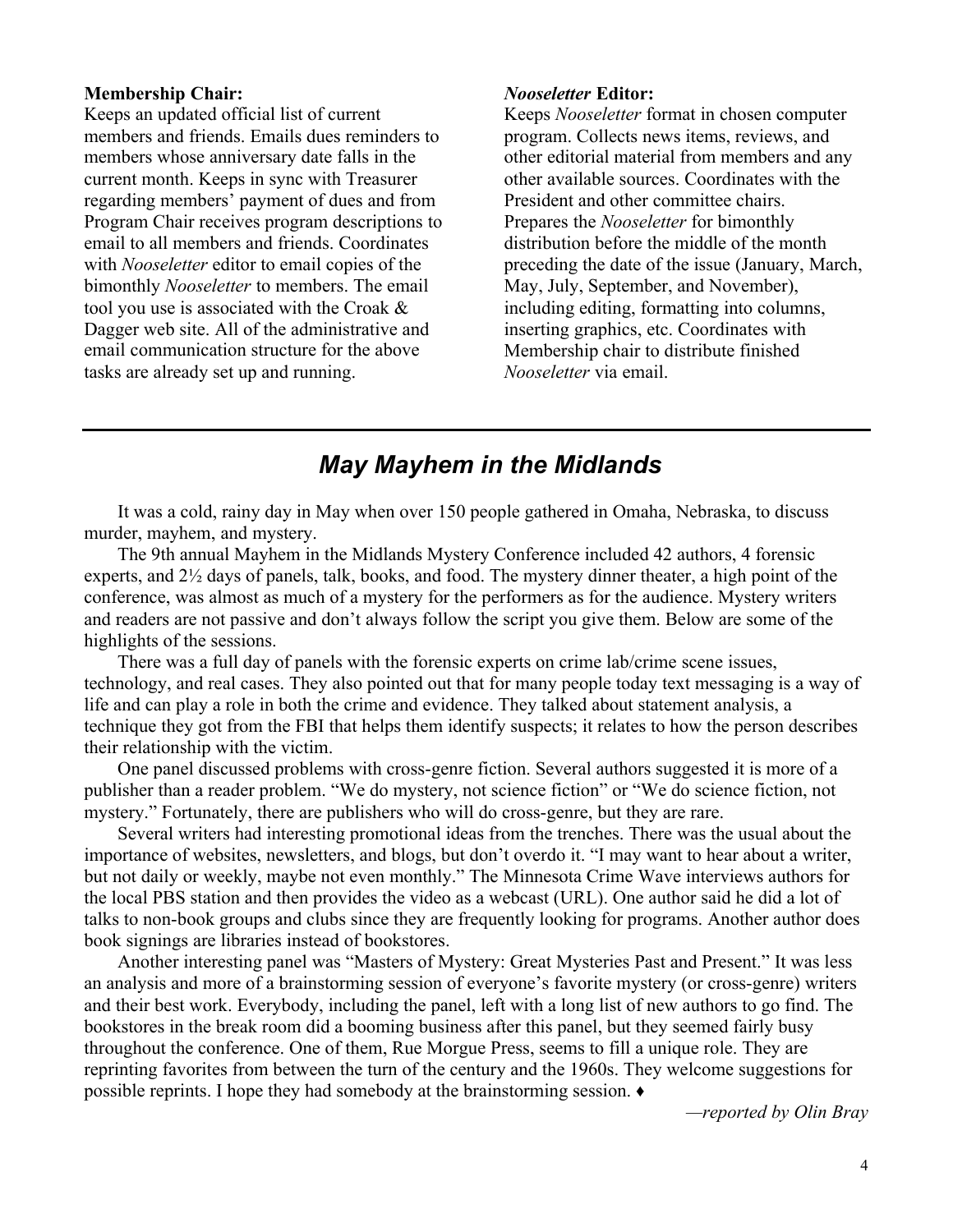### *Confidentially, She Wrote...*

Former SinC Croak and Dagger President (and former federal agent) Lucinda Schroeder is leaving Albuquerque for greener pastures. She and her husband have sold their home and will be relocating to Montrose, in west-central Colorado. Before she left, however, Lucinda spoke at our May chapter meeting on "Confidential Informants."

An individual who cooperates with police is called a confidential informant (CI) or a confidential participating individual (CPI). Informants provide inside information on criminal activity to local, state, or federal law enforcement agencies. However, they almost always carry extensive personal baggage or have personality traits that can create havoc for their police handler. As a fictional character, an informant can be useful and troublesome at the same time.

Informants often become psychologically dependant on their handler and will request numerous meetings to discuss personal problems. The case becomes secondary to the informant, and the handler finds it challenging to keep the investigation and the informant on track.

Here are six motivations of CPIs that writers may be able to work into their plots:

1. **Money**. Some CPI's may treat their role as an informant as a job and will pester their law enforcement handlers for more assignments so they can make more money. This can put the agent at odds with the informant, since he wants to keep the informant on line, but doesn't always have a case going. Some CPIs close to a lucrative criminal enterprise have skimmed off money or salable goods to enhance their economic situation. These are basically double agents.

2. **Work off a sentence**. If you've watched the Albuquerque-filmed new series on USA Network, *In Plain Sight*, you know that many CPIs have been or are facing incarceration. Under plea agreements with prosecutors, these individual are given a reduction in sentence in exchange for cooperating with authorities.

3. **Revenge**. Ah, one of the best motivators. CPIs of this type may hope to gain satisfaction from perceived slights, injuries, or financial losses by bringing about the ruin of a rival. It's not uncommon for a legitimate businessman to inform on a criminal competitor whose activities are undercutting the legal businessman.

4. **Play cop.** The popularity of FBI and police TV shows and movies may help motivate CPI's to fulfill a fantasy of carrying a badge and a gun. They enjoy the sense of power, which is usually the result of low self-esteem. Law enforcement washouts may fall into this category.

5. **Need for attention**. This is the most psychological of the motivations so far, a condition the CPI is unlikely to admit to others, perhaps not even to himself. He needs positive feedback and reassurance that he's a good guy. Providing useful information in an investigation makes him feel better. These CPI's are the most likely to make up evidence and observations to keep the good words coming.

6. **Special expertise**. For example, an art appraiser can be invaluable in solving an art heist. A diamond dealer can detect counterfeits, an orchid grower can curb the illegal orchid trade, and a Chippendale furniture expert can spot smuggled fakes.

Lucinda talked about several informants she has handled during her career, all of whom had their particular quirks that made her investigation more challenging. Her favorite informant story has to do with Myron Strong, an FBI informant who provided inside information to the FBI about organized crime, when he in fact he was a member of the Chicago mob. For two years he provided the FBI with false leads while his cohorts committed crimes. He finally slipped up and is now serving time in a federal prison.Ƈ

*²reported by Rob Kresge*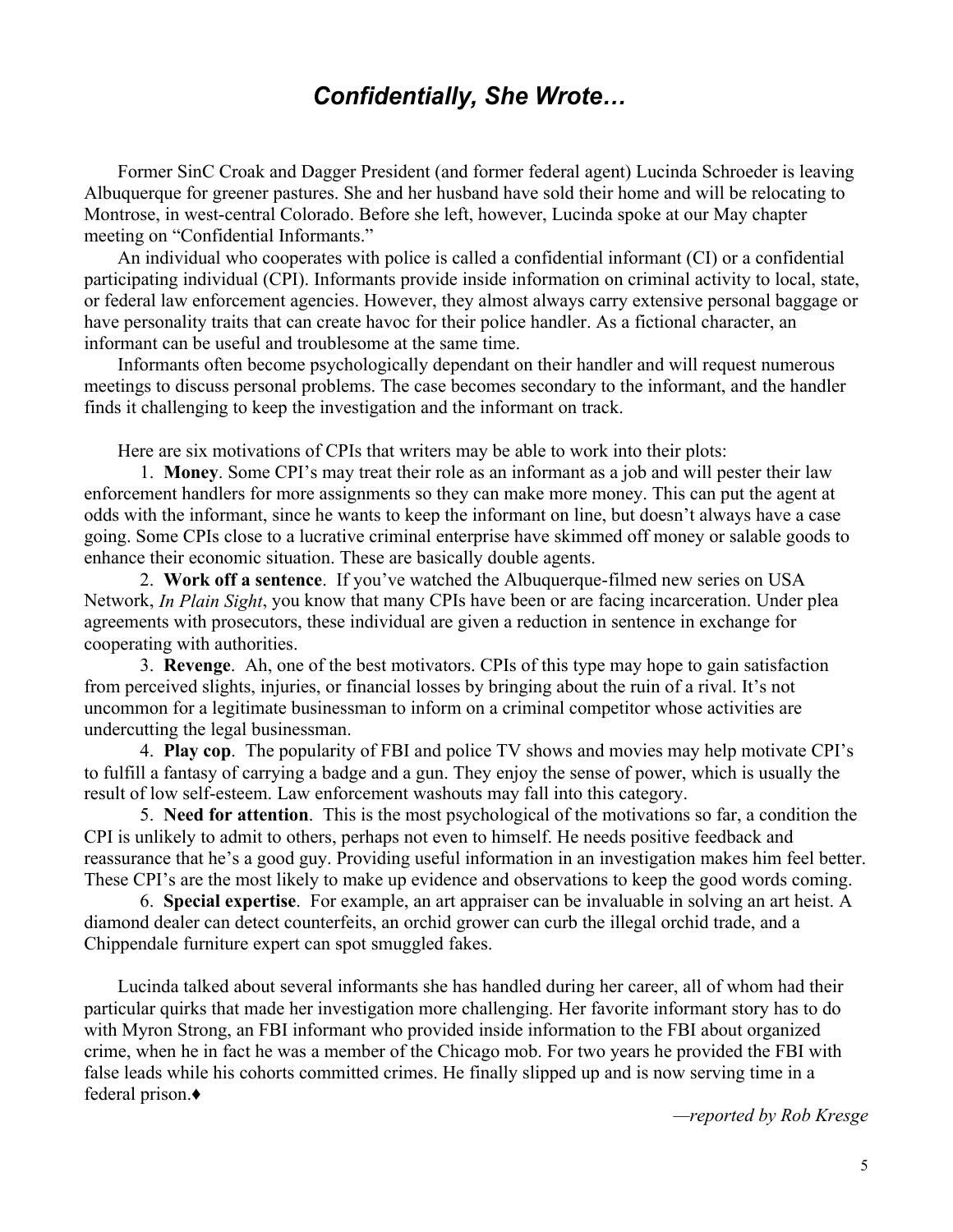### **Michael McGarrity–The Importance of Place**

Michael McGarrity began writing in 1982 while working in the New Mexico Department of Corrections but did not get published until 1996. Since then he has established himself as one of New Mexico's preeminent mystery authors by the publication of 12 books, with  $#13$  in the works. The unpublished writers in the audience when McGarrity spoke at Croak  $&$  Dagger's June 24 meeting were definitely encouraged by this.

In his presentation, he stressed from the outset that his opinions about writing should be taken as applying to himself and not necessarily to other writers. He described himself as idiosyncratic, even opinionated. Nevertheless, the audience responded to his spirited remarks very favorably and with a great deal of interest and appreciation of his sense of humor.

The central theme of his talk was the importance of place. He said that three things were necessary for him to start working on a book: a working title, a location and a springboard event. The concept of place includes specific details about the landscape, including its animals and vegetation. The social landscape is crucial and so is a character's journey through life—what experiences preceded his arrival at this particular juncture, or "place". Therefore, a well-crafted backstory is essential; however, to be effective it should be delivered piecemeal to the reader. He likes to create his richly drawn characters in a visual setting.

He does not write explicitly about sex, regarding it very much as private. Perhaps more engaging for the reader, however, he does bring strong sexual tension into relationships between his characters. Often they have a will of their own and have been known to demand reinstatement in the book after being dropped from the narrative.

McGarrity draws on experiences from his long and multi-faceted career in Corrections, which have determined his general perspective. In his opinion, few authors are able to write purely from imagination. Most need to combine imagination with observation of real life. Of course, one's life experience does not cover everything, so there is also much research that needs be done.

He has drawn much of his inspiration from the work of Tony Hillerman, whom he regards as being amongst the first mystery writers to break away from the formulaic approach common in the earlier stages in the history of the genre. This paradigm change was a watershed event in the practice of mystery writing.

Regarding his own writing practices, he promises himself that the book he is currently working on will be superior to its predecessor, especially with regard to the quality of the writing, the dialogue, and whether the narrative is sufficiently streamlined. He produces a book about every 12-18 months, writing directly on his computer. He does not have rules regarding a specific quota of words or pages for any given day. Some days he completes only a couple of hundred lines, while on others he may complete a whole chapter. $\blacklozenge$ 

*²reported by Jonathan Sacks*

Michael McGarrity's mystery novels in the Kevin Kerney series include his debut novel, *Tularosa* (nominated for an Anthony award, a Dilys Award, and a Spur Award from the Western Writers of America), *Serpent Gate* (a Booklist top-ten crime novel of 1998-1999), *Under the Color of Law* (a Top 10 bestseller for 2001 of the Independent Mystery Booksellers Association). His most recently published novel is *Death Song*.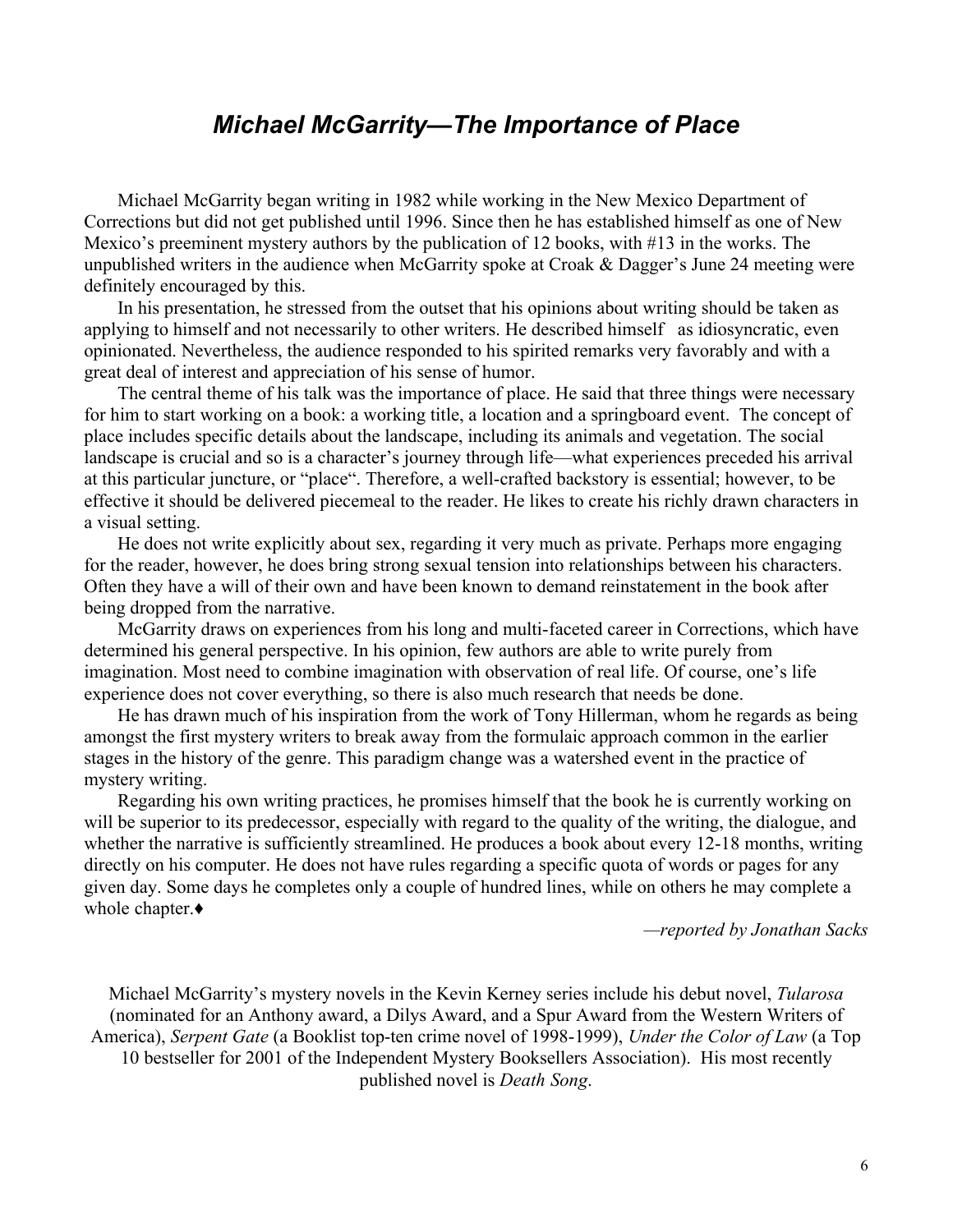# **Broaden Your Horizons at a Writers¶ Conference (Part 2)**

Haven't made up your mind if a writers' conference is for you? Maybe you missed the deadline to sign up for one of those listed in the May *Nooseletter*. Never fear—there are always more. Here's a nudge and a list of some conferences being held through the end of 2008. For more information, check them out individually online. (Listings from *www.blackravenpress.com/calendar.)*

### **Sept 12-14**

Rocky Mountain Fiction Writers **Colorado Gold Annual Writers Conference.** Featuring actively acquiring agents and editors whom you can meet and pitch your projects to, guest speakers to encourage and inspire you, and workshops on every topic under the sun related to the art of writing and the business of selling commercial novel-length fiction. Contact: *www.rmfs.org.* 

### **Oct 9-12**

**Bouchercon 2008 – Charmed to Death, Baltimore, MD. The largest annual**  mystery conference (1,500 attendees). US Guest of Honor: Laura Lippman. International Guest of Honor: John Harvey. Toastmaster: Mark Billingham Contact: *ruth@crimespreemag.com. .* 



### **Oct 22-Nov 1**

**International Festival of Authors**, Toronto, Canada. Mystery and suspense authors scheduled to appear include Mark Billingham, Jeffery Deaver, Linda Grant, Dennis Lehane, Louise Penny, Peter Robinson, and Gillian Slovo. Contact: *readings@harbourfrontcentre.com.* 

### **Oct 24-26**

**Magna Cum Murder**, Muncie, IN. 15<sup>th</sup> annual conference. Guest of honor: Louise Penny. Keynote speaker: Sharon Randall. Contact: *magnacummurder@yahoo.com*.

### **Oct 31-Nov 2**

**Great Manhattan Mystery Conclave**, Manhattan, KS. The fifth year for this celebration of small-town mysteries. Guest of honor: JoAnna Carl. Contact: *marolync@flinthills.com*

### **Nov 5-9**

**Tony Hillerman Writers Conference: Focus on Mystery**, Albuquerque, NM. Featured authors include Michael McGarrity, Craig Johnson, Pari Noskin Taichert, Sandi Ault, Paula Paul, Judith Van Gieson, Steve Havill, and Joe Badal. Check the website for information on the Tony Hillerman Mystery Short Story Contest (\$1,500 prize and publication in *Cowboys & Indians* magazine) and prize for best first mystery novel (\$10,000 advance and publication by the Thomas Dunne imprint of St. Martin's Press). Contact: *wordharvest@wordharvest.com* 

#### **Nov 8**

**Murder and Mayhem in Muskego**, Muskego, WI. A one-day conference for fan, readers, and writers of mysteries. Attending authors include Dennis Lehane, Judy Clemons, Charles Todd. Contact: *www.murderandmayhem.com.*

### **Nov 14-16**

**New England Crime Bake,** Boston, MA, area. Seventh annual conference for mystery writers and readers, cosponsored by Scarlet Letters (New England Sisters in Crime) and the Mystery Writers of America New England Chapter. This year's theme is "Playbook for Murder." Guest of Honor: Harlan Coben. Contact: *contact@crimebake.org*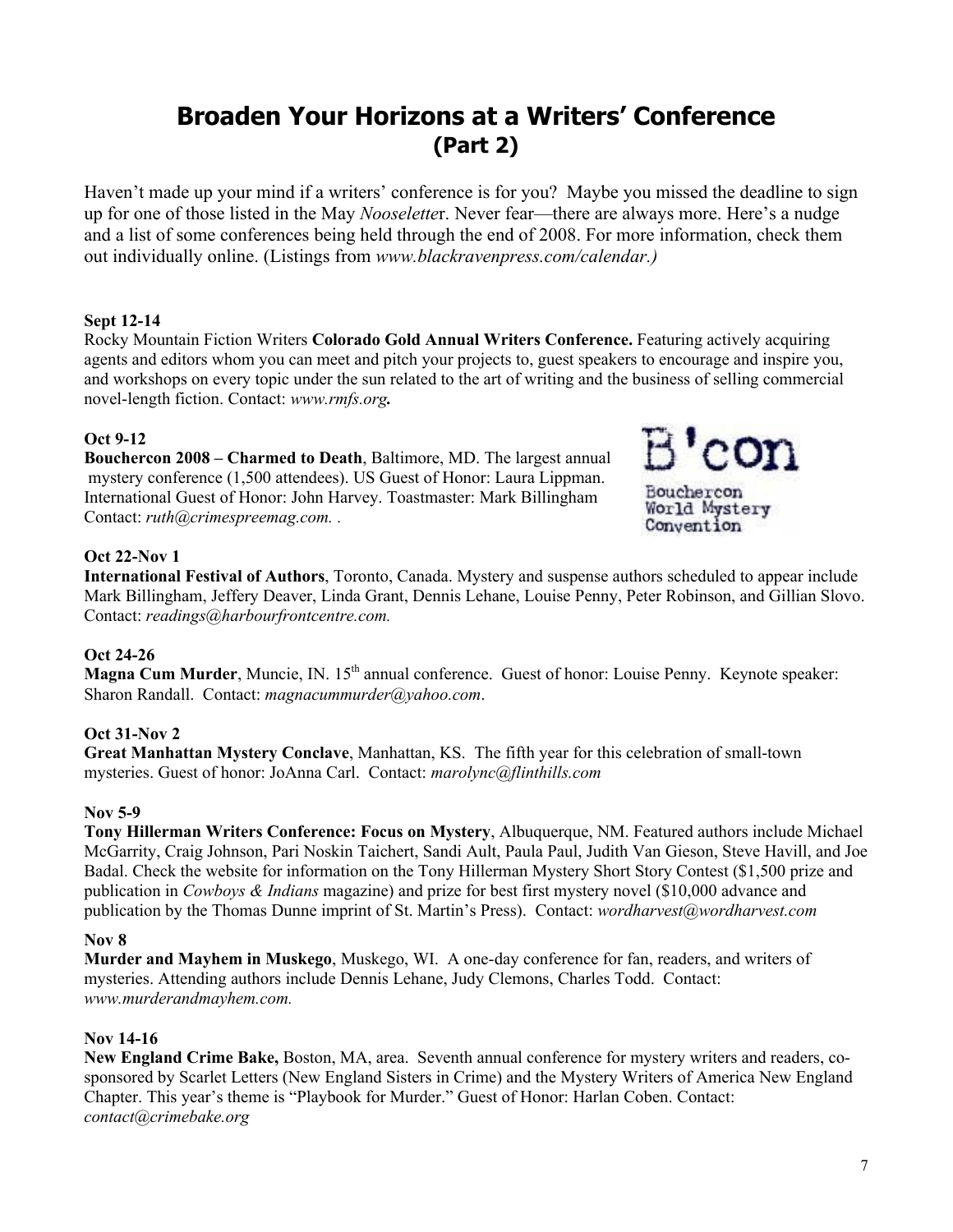### **ROB¶S RANDOM SHOTS**

### **July Case File Number One**

As you've probably noticed, all my reviews each issue reflect strict gender equality: one book by a female author, the next by a male. Well, not this time. I wanted so badly to review these two novels for you in the same issue that I'm going to indulge in a little pro-femaleauthor bias this time. Easy to do, since both these established authors have accomplished voices, rave reviews, and awards to their credit.

*This Dame for Hire* by Sandra Scoppettone. Ballantine Books, 2005. 253 pp (HC)

Sandra Scoppettone is best known as the author of the Lauren Laurano contemporary PI series. But this novel and its sequel, *Too Darn Hot*, are World War II homefront noir with a neat twist.

New York, 1943: Almost everyone in pants has gone off to serve Uncle Sam, including PI Woody Mason. He leaves his agency in the uncertain hands of his secretary, Faye Quick, who soon hires her own secretary and becomes a gumshoe in high heels. If you find "gumshoe" difficult to fathom, this is not the book for you. Cover to cover, it is replete with 1940s slang for everything, including gams, eyeballing, cig, rag, yakety-yak, and everything you may remember from movies or, if you're old enough, from personal experience.

Faye's first case involves a slain college student who may have been pregnant. She faces a dizzying array of suspects, from Greenwich Village Bohemians to Fifth Avenue "swells," actors to college professors. There's plenty of opposition not only to her taking this case, but to a dame pretending to be a PI. And she faces her share of danger, finally deciding she'd better start packing Woody's old "gat." You know what that is by now?

Reminiscent of the best 1940's LA private eye movies, the dialogue crackles with wit, as do Faye's internal monologues. Scoppettone

wisely tells the tale from Faye's first-person POV. I received this book as a freebie at the Left Coast Crime conference in Denver last March, and I hope to find the sequel soon. Look for *This Dame for Hire* in the book exchange box at our meetings. It's too good not to share.  $\bullet$ ²Rob Kresge (*rkresge777@comcast.net*)

> **Key:** PB = Paperback  $TP = Trade$  paperback HC = Hardcover

### **July Case File Number Two**

*The Song Is You* by Megan Abbott. Simon and Schuster, 2006, 242 pp (HC)

Let's switch coasts and step forward into the next decade. *Noir* mistress Megan Abbott's novel take place in early 1950s Los Angeles. Movies are king, radio is second, and there is no viable television yet. Abbott not only drops the names of real stars, they make appearances in this novel and in some cases speak with the principals. A few, like Bob Cummings, Franchot Tone, Kirk Douglas, Tyrone Power, and Tom Neal, turn up as suspects, and a few stars even interact with the principal characters.

But this is nastier noir than my other July pick. Bad language and low-lifes abound. Bgirls try to become actresses and sometimes have to visit abortionists. If the underbelly of Tinsel-town doesn't appeal to you, take the New York novel.

There are no real chapters in this book, just notes that the scene has changed, or the point of view character has. But 90% of the action and internal monologue belong to the protagonist (if he can be called that), Hollywood publicity flack Gil "Hop" Hopkins. It seems that two years earlier, he was involved as a procurer for the stars, sending off two girls, black Iolene and white Jean Spangler, with a noted movie songand-dance team. Jean never comes back and her purse is found in a park the next day. Now Iolene's crisis of conscience begins to shake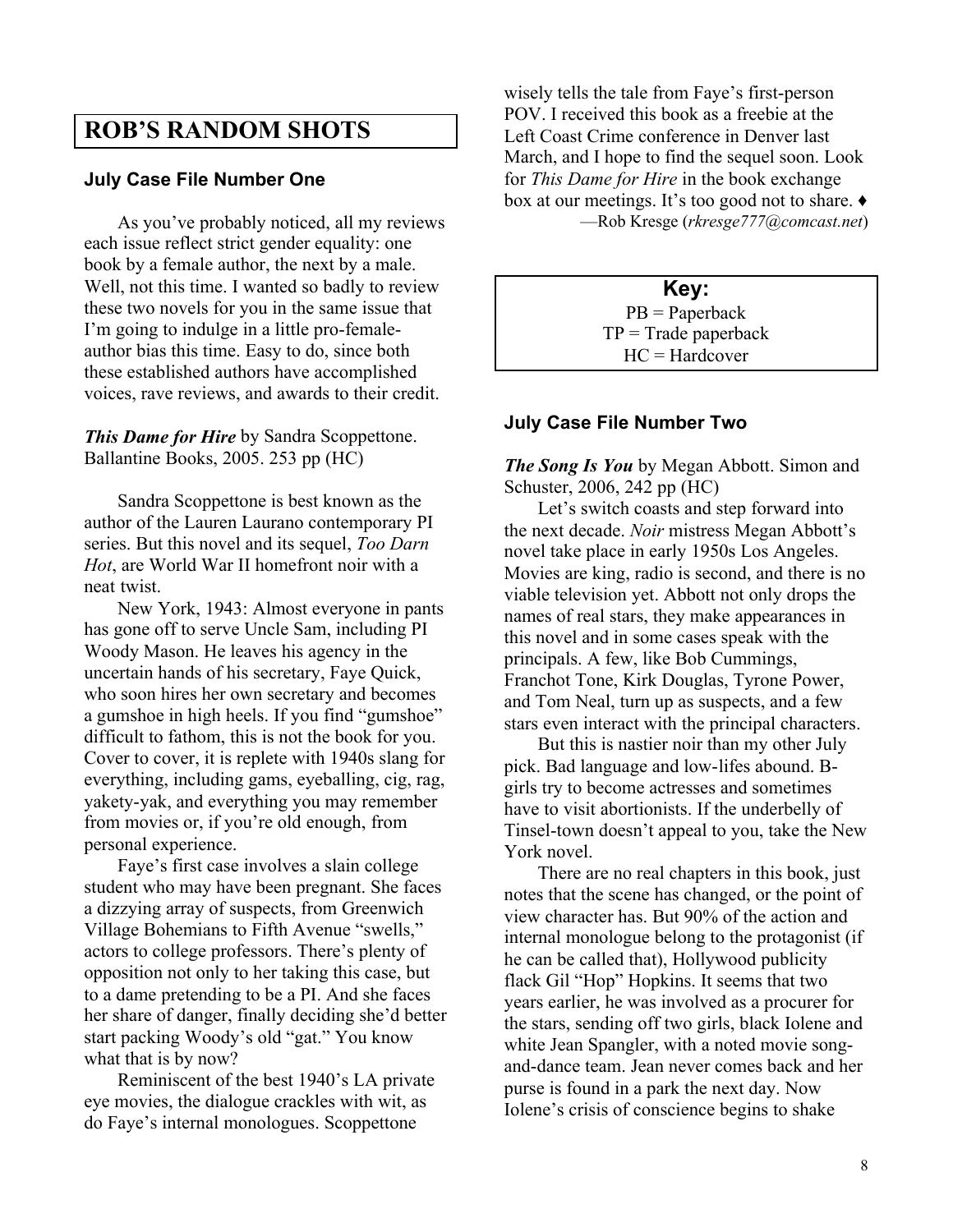what few shreds of conscience Hop still possesses, so he starts his own investigation.

We get movie stars, minor celebrities, bar girls, and two newsies, a friends of Hop's who's now married to his ex-wife, and Frannie Adair, a possible love interest, but definitely a competitor in solving the disappearance. And since Hop feels responsible for that drunken night's outcome, if she uncovers the truth before he does, there may be legal ramifications, not to mention bad publicity for some stars.

I'll withhold the denouement, but I found it interesting at the end to find out that this is a real unsolved case. Abbott has done a fine job in inserting the reader so effortlessly into history that we don't know she's done that until the book is over. She is also the author of two other *noir* stand-alones, the well-received *Die a Little* and this year's Edgar-award winner for best paperback original *Queenpin*. Look for *The Song Is You* in a book exchange box near you. ²Rob Kresge (*rkresge777@comcast.net*)

*Miracle Myx* by Dave Diotalevi. Largo FL, Kunati, 2008. 277 pp (HC)

> *I¶ve died twice. So far. But, then again, I¶m only fourteen.*

Thus begins Diotalevi's first-person-present first novel of a few days in the life of Myx Amens, whose real first name isn't Myx and whose last name may not be Amens, but then you never know. Myx has awakened twice in the "glow room," the waiting room en route to whatever lies beyond the morgue in Miracle, Massachusetts' Regional Hospital. The first time was when he and his grandmother were struck by lightning while raising his tent at the Scout Jamboree. Grandma walked out through the glow room wall. Myx coughed. In the words of Dr. Fabrizio, the Medical Examiner, "You were colder and stiller that she is. Then you coughed and scared the shit out of me." The second time was when "the Indian" tried to drown 11-year-old Myx in a 55-gallon drum.

"She," in this case, is - or was - Shelly Powell, high school hottie and "resident bitch" queen," whose death, reported on page 23,

complicates Myx's life in the person of Mrs. Patty Powell, the dead girl's mother. After assurance that Myx could



not have killed Shelly, Mrs. Powell engages him to apply his capabilities toward identifying Shelly's killer.

Oh, yes, his capabilities. Myx's first "death" imbued him with total recall. His second rendered him polymodally synesthetic; i.e., he could "hear colors, taste shapes, smell sounds, and all sorts of other combinations." including the ability to recall them whenever it was advantageous. And besides that, he hadn't slept in three years, ever since his second death. That gave him plenty of time to practice petty B&Es, or at least Es, of the homes and offices of the residents of Miracle. Myx's stepfather is a locksmith, which affords him the opportunity to apply his total recall to duplicating strategic keys he happens to observe.

If my description starts to remind you of Dean Koontz's Odd Thomas, there is a slight similarity: both Odd and Myx talk to and, more important, listen to the dead, albeit employing different techniques with different results. Myx's are more transcendental, requiring analyses that lead to clues to clues. Otherwise the two protagonists seem to be making their ways through parallel universes. Of course, the differences between a teen and an adult male lead to major differences in point of view, with Myx's frequently ranging from pubescently raunchy to moderately pornographic, yet always possessed of understated wry humor.

The backstory of the town's origins is complex; its historical eccentricities and those of its founder occasionally strain the reader's credulity. One wonders whether the author's disgorgement of the town's and residents' secrets will preclude his using the setting for a sequel, or whether he might have been more frugal by relegating a few arcane details to future volumes.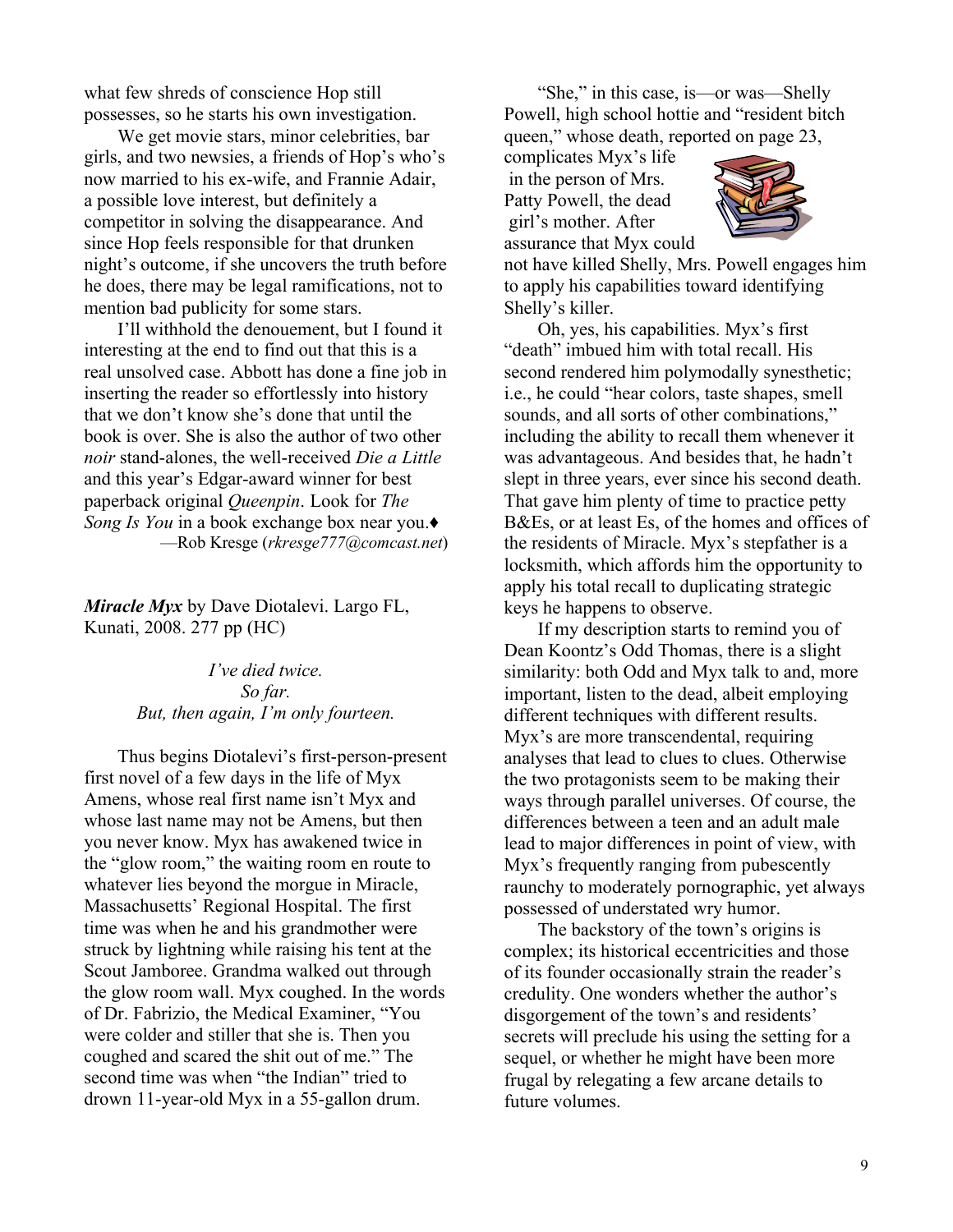The book is a fun read. Myx's character is sufficiently well developed to both strain and fulfill the reader's acceptance of his afflictions — or are they really attributes? Although the minor characters tend toward less welldeveloped dimensions, Diotalevi manages to keep them teetering on the brink between credibility and fantasy. After all, we are viewing the world through the eyes of a 14-year-old boy who's died twice.  $\triangleleft$ 

²Ira Rimson (*irimson02@comcast.net*)

*The Celestial Buffet: and Other Morsels of Murder* by Susan Dunlap. Norfolk, Crippen & Landru Publishers, 2001; 213 pp.

*The Celestial Buffet* is the first collection of mystery short stories by Susan Dunlap, likely better known for her novels featuring Berkeley detective Jill Smith (10) and M.E.-turned-P.I. Kiernan O'Shaughnessy (4), as well as meterreader Vejay Haskell (3) and Buddhist stuntwoman Darcy Lott (2).Yet, lest readers be awed by the superfluity of her riches, Dunlap is easily as comfortable with short stories, as the 17 gems that make up this anthology attest.

In her introduction, Dunlap admits to loving short stories. For her they are a vacation, especially from series characters, whose established baggage limits the imagination within which they can operate—but not much, as these stories show. Short stories afford Dunlap the opportunity to be playful and whimsical, to invent new characters with limited investment, to get revenge: "...the driver who cuts me off...becomes not an irritant but an inspiration." True enough, as the driver relegated to "pick-up hell" in her story has found out.

Four of the stories feature Jill Smith and the denizens of Berkeley: there's the P.I. being blackmailed by one of his former clients, the overstressed postal patron who takes the main Post Office hostage, and the lady dog-walkers with their secrets.

In his two stories, the Celestial Detective is stuck in Purgatory because of his inability to accept forgiveness for all his existential

misdeeds. He insists on knowing the breadth of the divine pardon and, more frustrating, the circumstances surrounding his death. Frustrating because the one eternal mental blank in the memory of each of the newly dead is what happened on the day of his or her death.

Kiernan O'Shaughnessy turns up in one story, Mullin the murderer-for-hire in another, and a would-be murderess who was just too careless to read the directions. Each of the stories is precision in its own right, whether populated with series or one-shot characters. The shortest story is two pages; the longest about two dozen. "A Surfeit of Deadline" would be especially valuable for writers harassed to meet deadline by an editor who's heard all the excuses before.

Dunlap's loving care for the short story is evident throughout this small volume. The fun she had writing them shines through the text. It might even match the snicker of those who recognize the namesakes of the book's publishing house. See *www.crippenlandru.com* for a publisher's website that is as well designed as any I've seen.  $\triangleleft$ 

²Ira Rimson (*irimson02@comcast.net*)

**Temporary Sanity** by Rose Connors. Scribner's, New York, 2003, 308 pp. (HC)

Authors of legal mysteries must have difficulty deciding at which point along the genre's continuum to site their story. At one end are courtroom thrillers where clues pop up during trial (think Erle Stanley Gardner's Perry Mason) and the dénouement comes to the villain on the witness stand. At the other end (e.g., Harper Lee's Atticus Finch) the protagonist just happens to be a lawyer whose point of view teases out often-complex plots that are shaped as much by the foibles of the characters as their professional environments.

The latter is the case of Rose Connors' protagonist Marty Nickerson. She is in transition from the role of chief assistant to the assistant chief District Attorney of Barnstable County, Massachusetts, to the more capricious and challenging persona of itinerant defense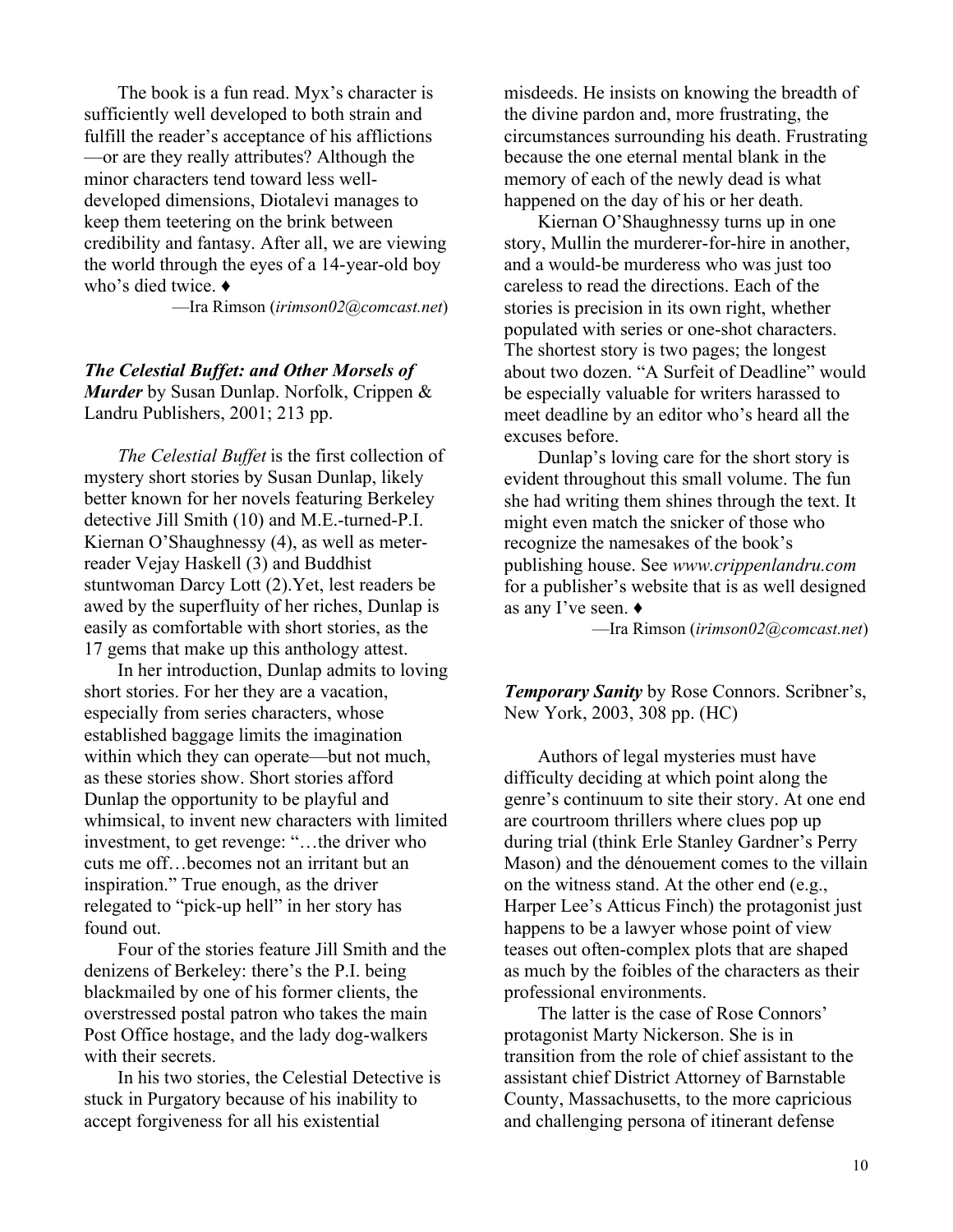attorney with neither portfolio nor mindset as yet established. She has been taken aboard by Harry Madigan, former county public defender who has recently transitioned to private practice.

Their first shot is defending Buck Hammond, who put a rifle bullet into the head of the man who kidnapped, sodomized, and murdered Buck's son, while media videotapes were rolling. At first cut it looks like a natural for a temporary insanity plea. Of course, that's precisely what the D.A. expects and on which he has formulated his prosecution. The act was memorialized on video, and the defendant admits to his premeditation. Slam Dunk! Or so it would seem.

As Marty and Harry prepare their temporary insanity defense for the opening day of Buck's trial, the battered wife of the county's meanest probation officer shows up at their office for help. Her situation has been complicated by the discovery of her husband's inert body on the family's living room couch. Trying to juggle two seemingly guilty-beyonda-reasonable-doubt clients stretches the legal team, including its neophyte associate Kevin Kydd ("The Kid," of course), to its limits of ingenuity and physical stamina.

Connors' unerring sense of place shows us Cape Cod in December: cold and damp permeate centuries-old clapboard houses lacking central heating; fog creeps under doorsills and through clothing. The setting seems to inform the personalities of the local characters as well, steeling them equally against intrusions by other humans as by climate. The cast of characters is well drawn and includes both the sympathetic and likeable, and those warped by ambition, arrogance, and evil. The frenetic pace set by preparation for the Hammond trial's impending commencement, compounded by the intruding side-plots, are hooks that Connors develops into deft McGuffins.

*Temporary Sanity* is Connors second novel. Her first, *Absolute Certainty*, was a finalist for the Mary Higgins Clark award. As an attorney, she knows the legal side of the story. It's her depiction of the human foibles of her characters

that raises this story above the mundane. It is quite literally a page-turner. Highly recommended. Ƈ

²Ira Rimson *(irimson02@comcast.net*)

# *Noose News*

#### **An Anthony Nomination for Pari**

Mystery writer Pari Noskin Taichert has been nominated for a prestigious Anthony Award for Best Mystery Website. As a founder and regular blogger for *Murderati.com*, Taichert—and her co-bloggers—will be honored at the 39<sup>th</sup> annual Bouchercon in Baltimore in October.

The website, a blog devoted to mystery writing and book marketing, ran its first post on April 3, 2006. It features a comprehensive list of mystery events and conventions. Visit Pari's blog and join her for a pre-conference workshop on marketing for authors and sessions during the Tony Hillerman Writer's Conference: Focus on Mystery, November 5-9.

### **Lifetime Achievement Award for Tony Hillerman**

Tony Hillerman, author of the critically acclaimed mystery series set on the Navajo Nation, received the Owen Wister Award for lifetime contribution to Western literature from the Western Writers of America. The award was presented in June during the organization's annual convention. The nonprofit group was founded in 1953 to promote and recognize literature of the American West.

³Tony Hillerman is truly a national treasure, bringing all of us wonderful stories of the modern West while giving us memorable glimpses of the distinctive ways of the Navajo Nation," WWA President Cotton Smith says. ³Western Writers of America is proud to present him with the Owen Wister Award for lifetime achievement." Tony hopes to attend the conference named for him in November.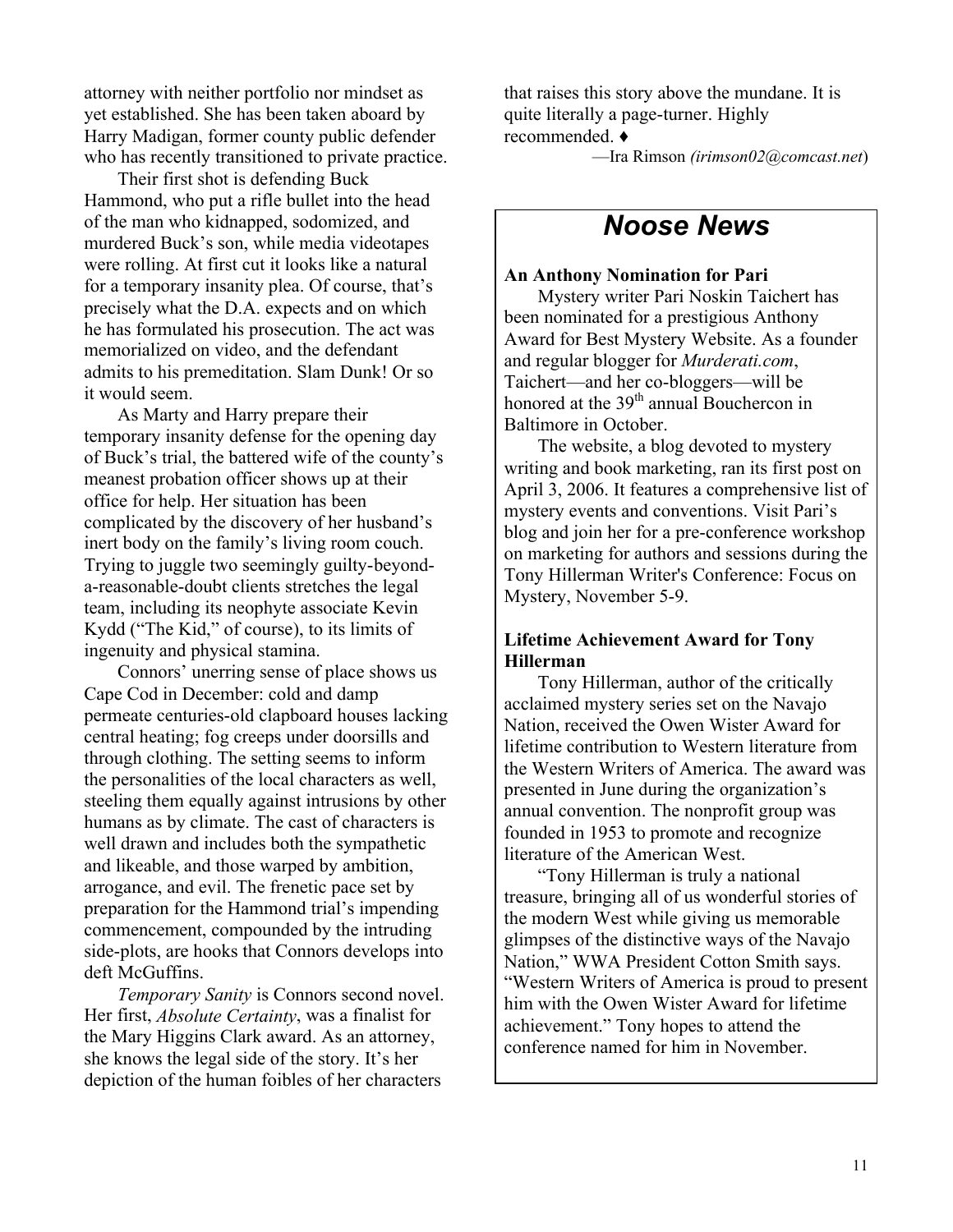# **2008 ³Edgar´ Award Nominees and Winners**

This year's Edgar Awards ceremony, presented by the Mystery Writers of America (MWA) took place in New York City on May 1. Below is a partial list of categories. (Bold type indicates winners.)

### **Best Novel**

*Priest* by Ken Bruen (St. Martin's Minotaur) *Christine Falls* **by Benjamn Black (Henry Holt & Company)** *The Yiddish Policemen's Union* by Michael Chabon (HarperCollins) *Soul Patch* by Reed Farrel Coleman (Bleak House Books) *Down River* by John Hart (St. Martin's Minotaur)

### **Best First Novel by an American Author**

*Missing Witness* by Gordon Campbell (HarperCollins—William Morrow) *Snitch Jacket* by Christopher Goffard (The Rookery Press) *In the Woods* by Tana French (Penguin Group—Viking) *Head Games* by Craig McDonald (Bleak House Books) *Pyres* by Derek Nikitas (St. Martin's Minotaur)



### **Best Paperback Original**

*Blood of Parad*ise by David Corbett (Random House – Mortalis) *Cruel Poetry* by Vicki Hendricks (Serpent's Tail) *Robbie¶s Wife* by Russell Hill (Hard Case Crime) *Who is Conrad Hirst?* By Kevin Wignall (Simon & Schuster) *Queenpin* **by Megan Abbott (Simon & Shuster)** 

### **Best Critical/Biographical**

*The Triumph of the Thriller: How Cops, Crooks and Cannibals Captured Popular Fiction* by Patrick Anderson (Random House) *A Counter-History of Crime Fiction: Supernatural, Gothic, Sensational* by Maurizio Ascari (Palgrave Macmillan) *Deviance in Contemporary Crime Fiction* by Christiana Gregoriou (Palgrave Macmillan) *Arthur Conan Doyle: A Life in Letters* **by Jon Lellenberg, Daniel Stashower, and Charles Foley (The Penguin Press)** *Chester Gould: A Daughter's Biography of the Creator of Dick Tracy* by Jean Gould O'Connell (McFarland & Company)

### **Best Short Story**

The Catch´ by Mark Ammons, in *Still Waters* (Level Best Books) Blue Note´ by Stuart M. Kaminsky, in *Chicago Blues* (Bleak House Books). "Hardly Knew Her" by Laura Lippman, in Dead Man's Hand (Harcourt Trade Publishers) **The Golden Gopher´ by Susan Straight, in** *Los Angeles Noir* **(Akashic Books)** Uncle´ by Daniel Woodrell, in *A Hell of a Woman* (Busted Flush Press)

### **The Simon & Schuster Mary Higgins Clark Award**

*In Cold Pursuit* by Sarah Andrews (St. Martin's Minotaur) *Wild Indigo* by Sandi Ault (Penguin – Berkley Prime Crime) *Inferno* by Karen Harper (Harlequin – MIRA Books) *The First Stone* by Judith Eklman (Penguin Group – Berkley Prime Crime) *Deadman*'s *Switch* by Barbara Seranella (St. Martin's Minotaur)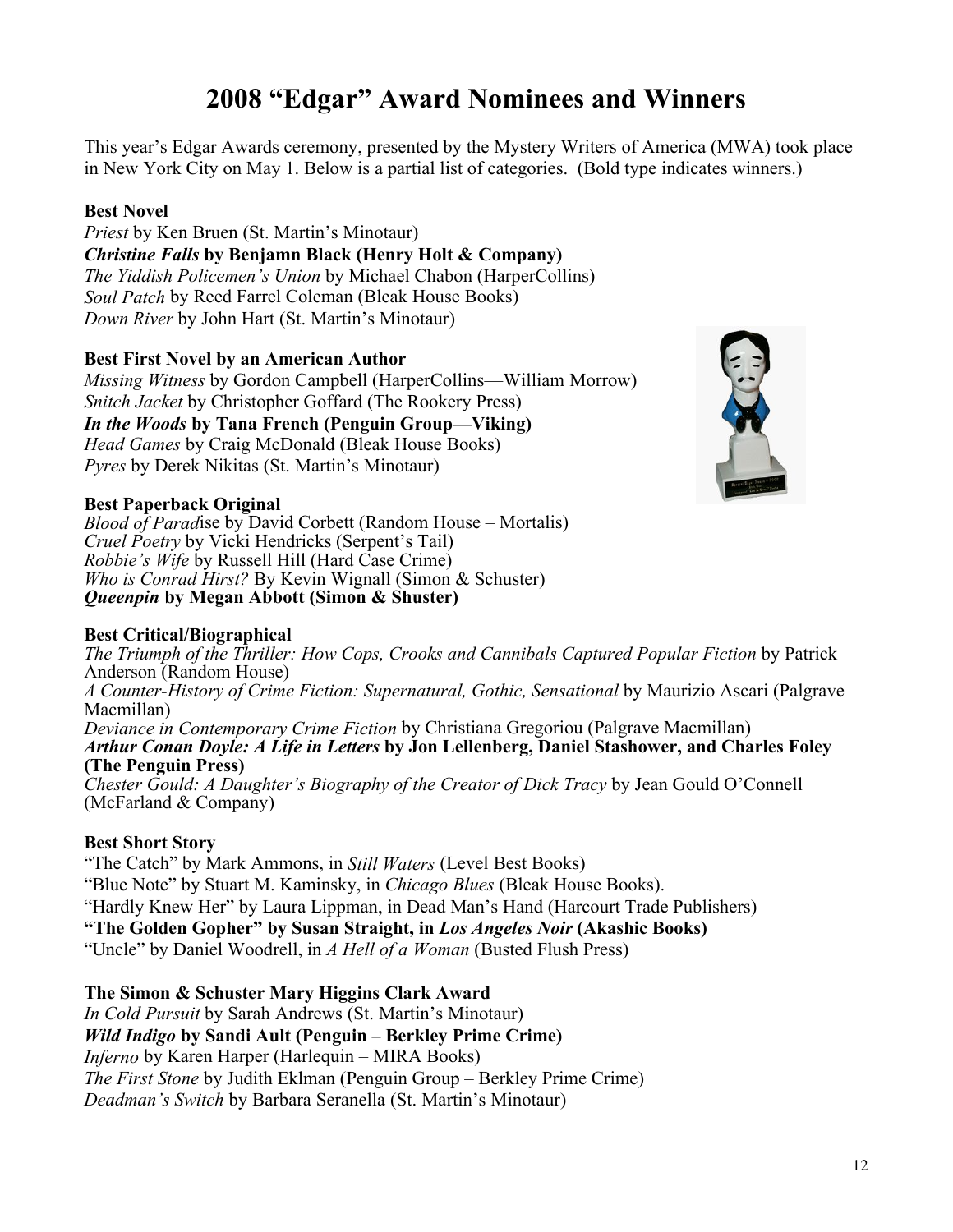### **Best Fact Crime**

*The Birthday Party* by Stanley Alpert (Penguin Group – G.P. Putnam's Sons) *Reclaiming History: The Assassination of President John F. Kennedy* by Vincent Bugliosi (W.W. Norton and Company) *Relentless Pursuit: A True Story of Family, Murder, and the Prosecutor Who Wouldn't Quit* by Kevin Flynn (Penguin Group  $-$  G.P. Putnam's Sons) *Chasing Justice: My Story of Freeing Myself After Two Decades on Death Row for a Crime I Didn't Commit* **by Kerry Max Cook (HarperCollins ± William Morrow)**

*Sacco & Vanzetti: The Men, the Murders and the Judgment of Mankind* by Bruce Watson (Penguin Group - Viking)

# **2008 ³Agatha´ Award Nominees and Winners**

The 2008 Agatha Awards were presented at the Malice Domestic XX convention during the awards banquet on May 3. Below is a partial list. (Bold type indicates winners.)

### **Best Novel**

*The Penguin Who Knew Too Much* by Donna Andrews (St. Martin's Minotaur) *Her Royal Spyness* by Rhys Bowen (Penguin Group) *Hard Row* by Margaret Maron (Grand Central Publishing) *A Fatal Grace* **by Louise Penny (St. Martin¶s Minotaur)** *Murder with Reservations* by Elaine Viets (NAL)



### **Best First Novel**

*A Beautiful Blue Death* by Charles Finch (St. Martin's Minotaur) *A Real Basket Case* by Beth Groundwater (Five Star) *Prime Time* **by Hank Phillippi Ryan (Harlequin)**  *Silent in the Grave* by Deanna Raybourn (MIRA)

**Best Nonfiction** *The Official Nancy Drew Handbook* by Penny Warner (Quirck Productions)) *Arthur Conan Doyle: A Life in Letters* **by Jon Lellenberg, Daniel Stashower, and Charles Foley (The Penguin Press)**

### **Best Short Story**

**A Rat¶s Tale´ by Donna Andrews, in** *Ellery Queen Mystery Magazine* **(Sept/Oct 2007)** Please Watch Your Step´ by Rhys Bowen, in *The Strand* (Spring 2007). Casino Gamble´ by Nan Higginson, in *Murder New York Style* (L&L Dreamspell) Death Will Clean Your Closet´ by Elizabeth Zelvin, in *Murder New York Style* (L&L Dreamspell)

### **Best Children¶s/Young Adult**

*Bravo Zulu, Samantha!* by Kathleen Benner Duble (Peachtree Publishers) *Cover-Up Mystery at the Super Bowl* by John Feinstein (Knopf – Random House) *A Light in the Cellar* **by Sarah Masters Buckey (American Girl)** *The Falconer*'*s Knot* by Mary Hoffman Bloomsbury (USA Children's Books) *Theodosia and the Serpents of Chaos* by R.L. LaFevers (Houghton Mifflin)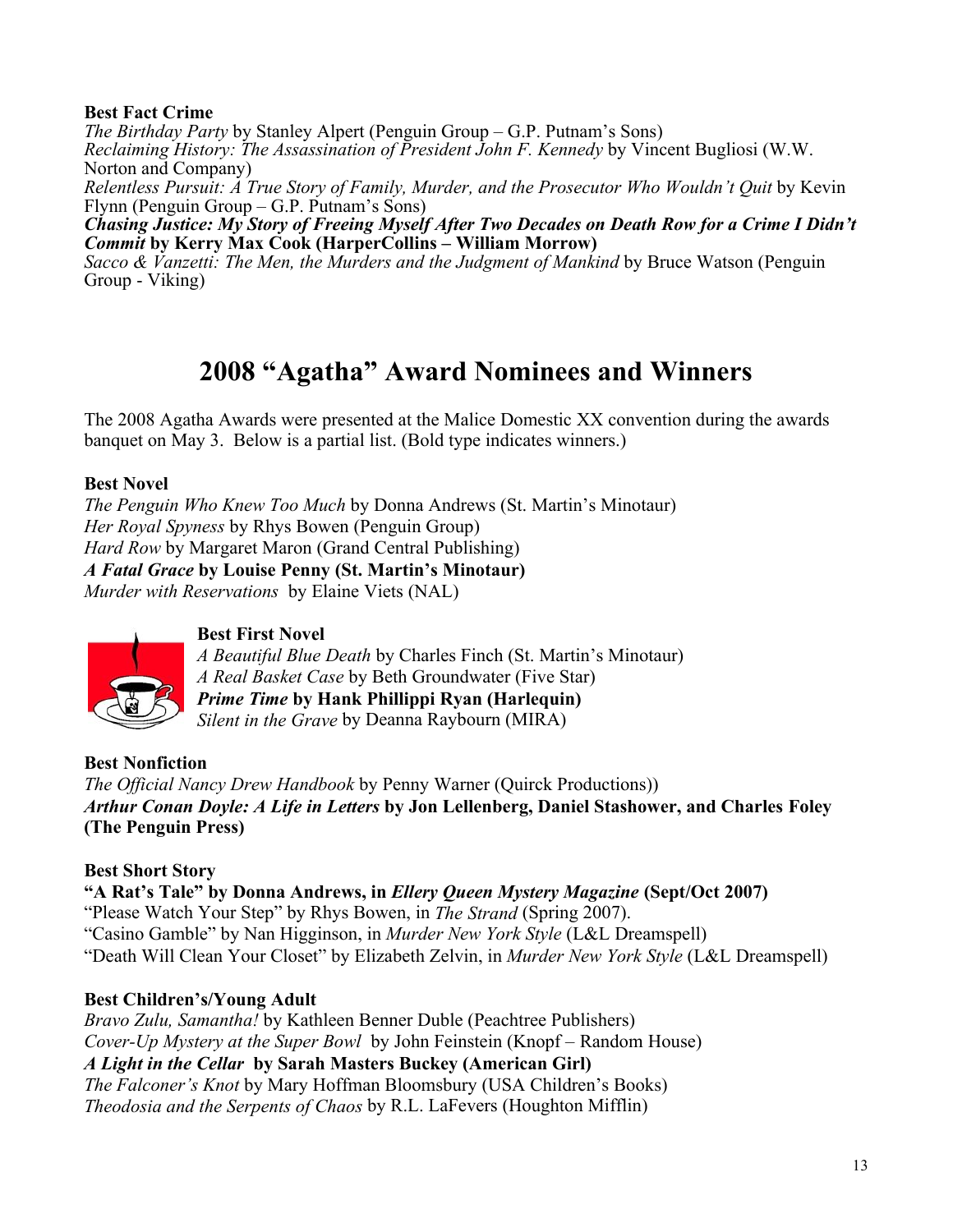# \_\_\_\_\_\_\_\_\_\_\_\_\_\_\_\_\_\_\_\_\_\_\_\_\_\_\_\_\_\_\_\_\_\_\_\_\_\_\_\_\_ 2008 MEETING DATES

. Tuesday, July 22, 7:00 p.m. Tuesday, August 26, 7:00 p.m. Tuesday, September 23, 7:00 p.m. Tuesday, October 28, 7:00 p.m. Tuesday, November 25, 7:00 p.m. December TBA

### **Meetings are free to the public.**

 Unless otherwise noted, meetings are held every fourth Tuesday of the month, at 7:00 p.m., at the James Joseph Dwyer Memorial Police Substation, 12700 Montgomery Blvd. NE, one block east of Tramway. (If the substation lot is full, there is more parking available just below the substation, accessed via a driveway below the substation on the right.)

Check our Web site, *www.croak-and-dagger.com*, for schedule changes.

# **Summary of Findings**

The *Nooseletter* is the internal organ of the Croak & Dagger chapter, Albuquerque, of Sisters in Crime (SinC). Opinions expressed herein are those of the authors and editors  $\triangle$ 

### **Nooseletter Submissions**

*Croak & Dagger* friends are encouraged to contribute articles, reviews, and essays on aspects of mystery writing *and* reading for publication consideration. Information on relevant conferences or events is also welcome. Especially let us know if you have published a new book or story, or have an upcoming local author event. (Unbridled enthusiasm for your own mystery book is encouraged here.)

**Length:** Articles should average 500 words, but short items are also welcome.

**Deadlines:** Publication is every other month, starting in January. Submission deadlines are the 15th of the month prior to publication: Feb 15, April 15, June 15, Aug 15, Oct 15, and Dec 15.

**The Living and the Dead:** As a general policy, articles and information should focus on living authors rather than dead ones, but that's not set in concrete shoes. Articles about specific historical development of the crime-mystery writing genre, for example, would be welcome.

**Submissions:** Please submit via e-mail to *newsette@earthlink.net*, with "Nooseletter" in the subject line.

The *Nooseletter* is distributed to all members electronically. Ƈ ²*Linda Triegel*

COPYRIGHT © OF MATERIAL PUBLISHED HEREIN REMAINS THE PROPERTY OF INDIVIDUAL CONTRIBUTORS. NO PART OF THIS PUBLICATION MAY BE REPRINTED WITHOUT PERMISSION FROM THE AUTHOR(S).



# **Still not a member of Sisters in Crime?**

\$20/year brings mystery to your life! The Albuquerque Croak & Dagger chapter welcomes mystery fans who want to enjoy felonious fun, absolutely criminal companionship, and sensational speakers.

Benefits of membership in the Croak & Dagger chapter include a subscription to our *Nooseletter*, close contact with local mystery writers, and fun events with other mystery fans.

You do *not* have to be a member of the national organization to join us. Come hear our next program speaker and meet the gang. We promise to bring mayhem and murder into your life. **Contact our membership chair, at** *contact@croak-and-dagger.com*